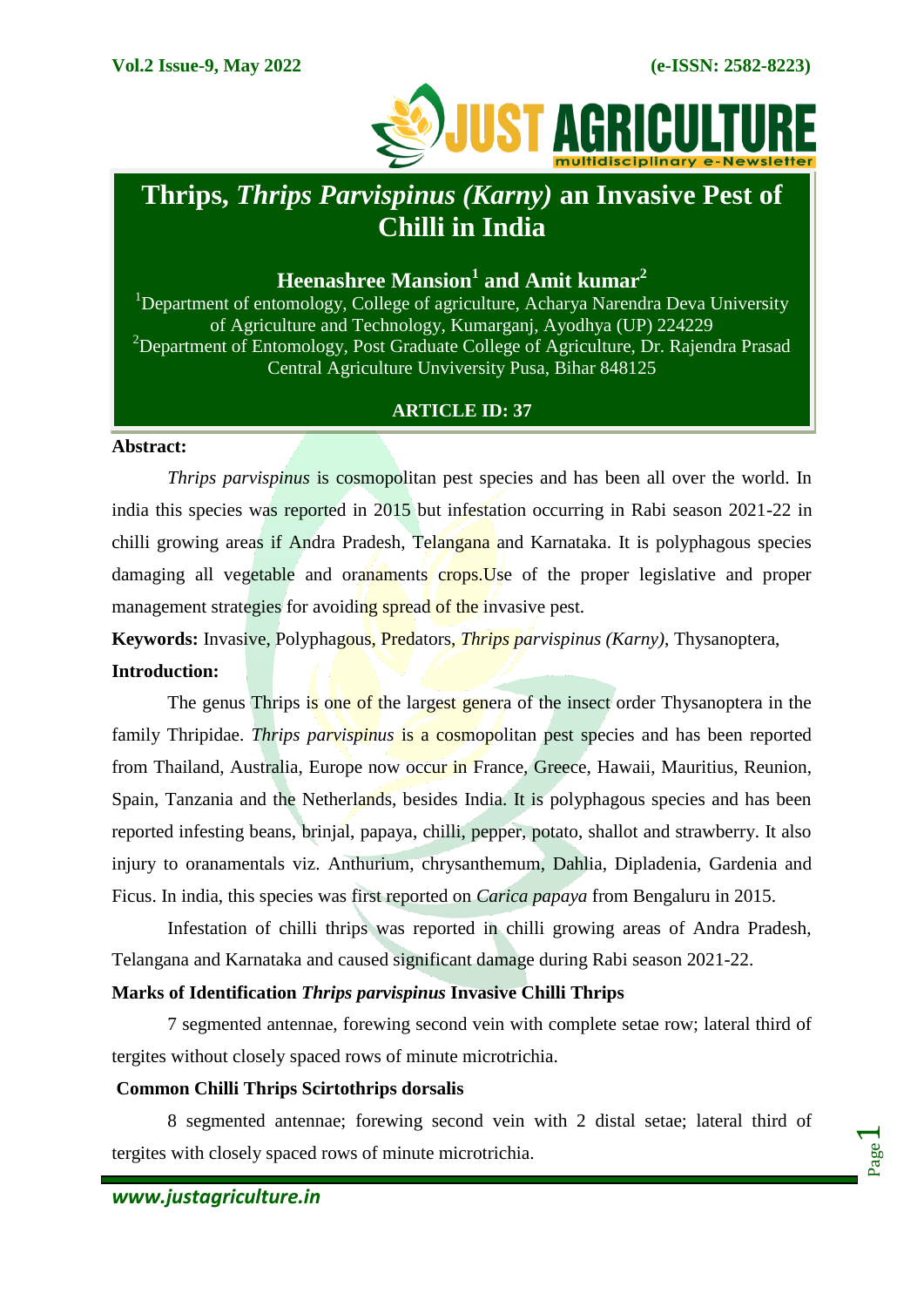

#### **Nature of Damage** *Thrips parvispinus*

Larva mainly sucks the sap from under surface of leaves. Adults mainly colonize on flower and underside of leaves. In severe infestation, cause heavy flower drop and reducing fruit production. Heavy rainfall during infestation is favour the *Thrips parvispinus*.



#### **Scirtothrips dorsalis**

Larva and adults sucking sap from the under surface of leaves and developing fruits which causes crinkles of leaves and curl upwards, elongated petiole, flower dropping, stunted growth and scrapping of chilli fruits. Un-irrigated field during dry weather condition is favor the *Scirothrips dorsalis.*



# **Management Strategies For Standing Crops**

- Use of blue sticky traps  $\omega$  25-30 per acre for mass trapping
- Spray of botanical like Neem Seed Kernal Extract (NSKE) 5% or Neem oil 3% @2ml/L, Pongamia oil @3ml/L etc.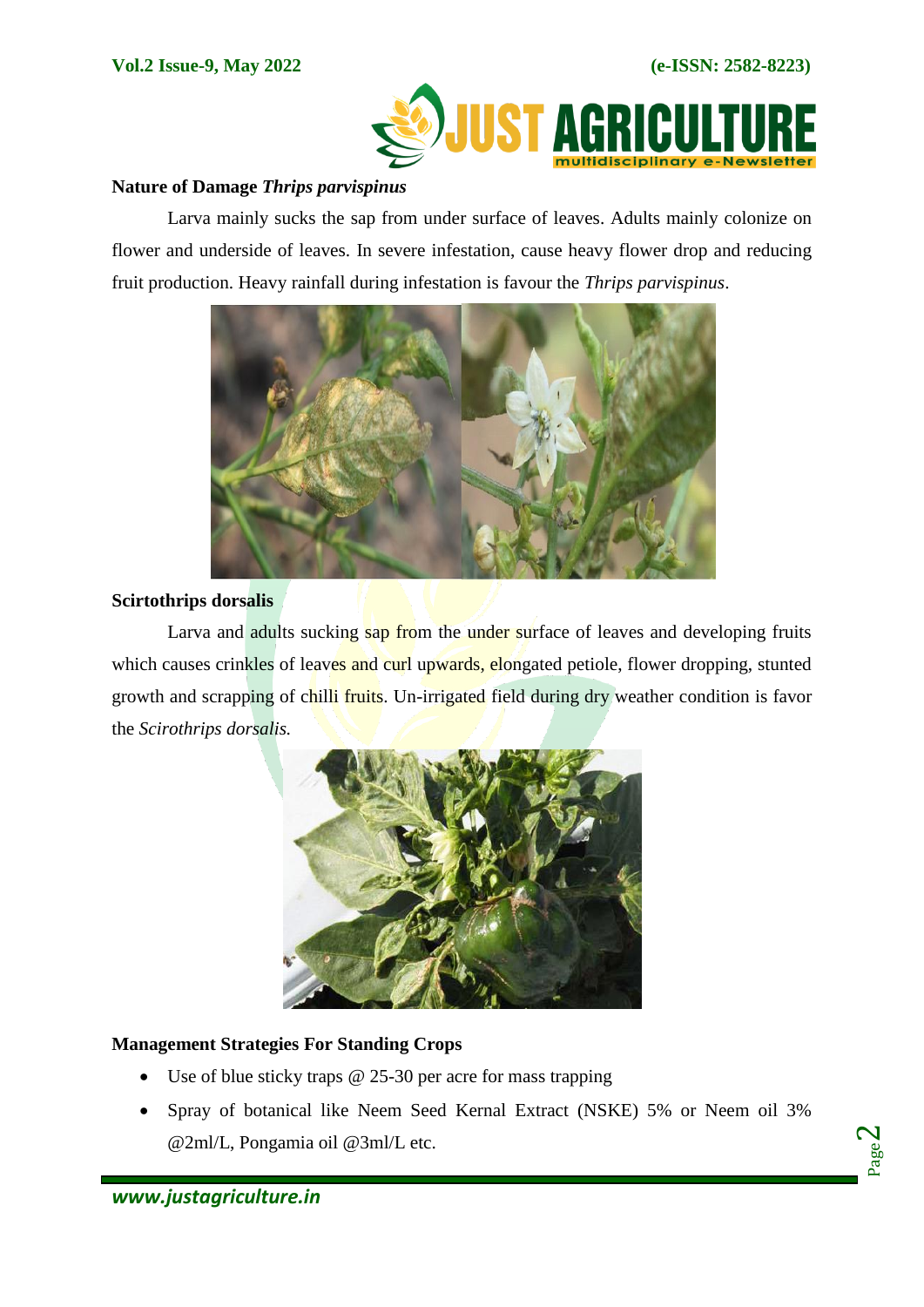

- Use of microbial based insecticides like Beauveria bassiana @4.00 g or ml/L, Pseudomonas fluorescence @20g/L or Baillus albus @20g/L Uniformly covering whole plant.
- Use of the predators such as Predatory mite (*Amblyseius swirskii*) and insidious flower bugs (*Orius insidiosus*) etc.
- Use only CIB&RC approved label claim insecticides for thrips.
- After uprooting the infested chilli crop farmer may take up crops like maize/sorghum//any millets or pulses.
- Farmers should used the specific targeted insecticides like as Acetamiprid 20% SP, Fenpropathrin 30% EC, Imidacloprid 70% WS, Spinosad 45% SC, Thiamethoxam 30% FS.

#### **For New Crop**

- Use of resistant and short duration varieties.
- Application of well decomposed FYM or Compost @ 1t/Ac, enriched with *Metarhizum anisopliae* or *Pseudomans fluorescens* @2kg/t along with recommended *Bacillus albus* @ 20g/L uniformly covering whole plant.
- $\bullet$  Soil application of 200Kg of Neem cake and 500Kg of vermin compost per acre.
- Reducing the pupation of soil, mulching with silver coloured polythene sheet of 25-30 micron thickness.
- Use of Border crops like as maize, sorghum, bajra, fodder crops.
- Use of intercropping with maize, sorghum and cowpea  $\omega$  10:3:1.
- Adopting sprinkler irrigation instead of flood irrigation.

# **References**

- Anon, Thrips infestation threatens chilli production in 12,000 acres in Guntur District. The New Indian Express, 16 November 2021.
- R. R. Rachana, P. Roselin and R. Varatharajan 2019 report of Invasive thrips species, *Thrips parvispinus (Karny)* on *Dahlia rosea* (*Asteraceae*) in Karnataka.
- R. R. Rachana, P. Roselin, M. Amutha, K. Sireesha and g. Narasa Reddy 2022 Invasive pest, *Thrips parvispinus* (Karny) (*Thysanoptera: Thripidae*) – a looming threat to Indian agriculture.